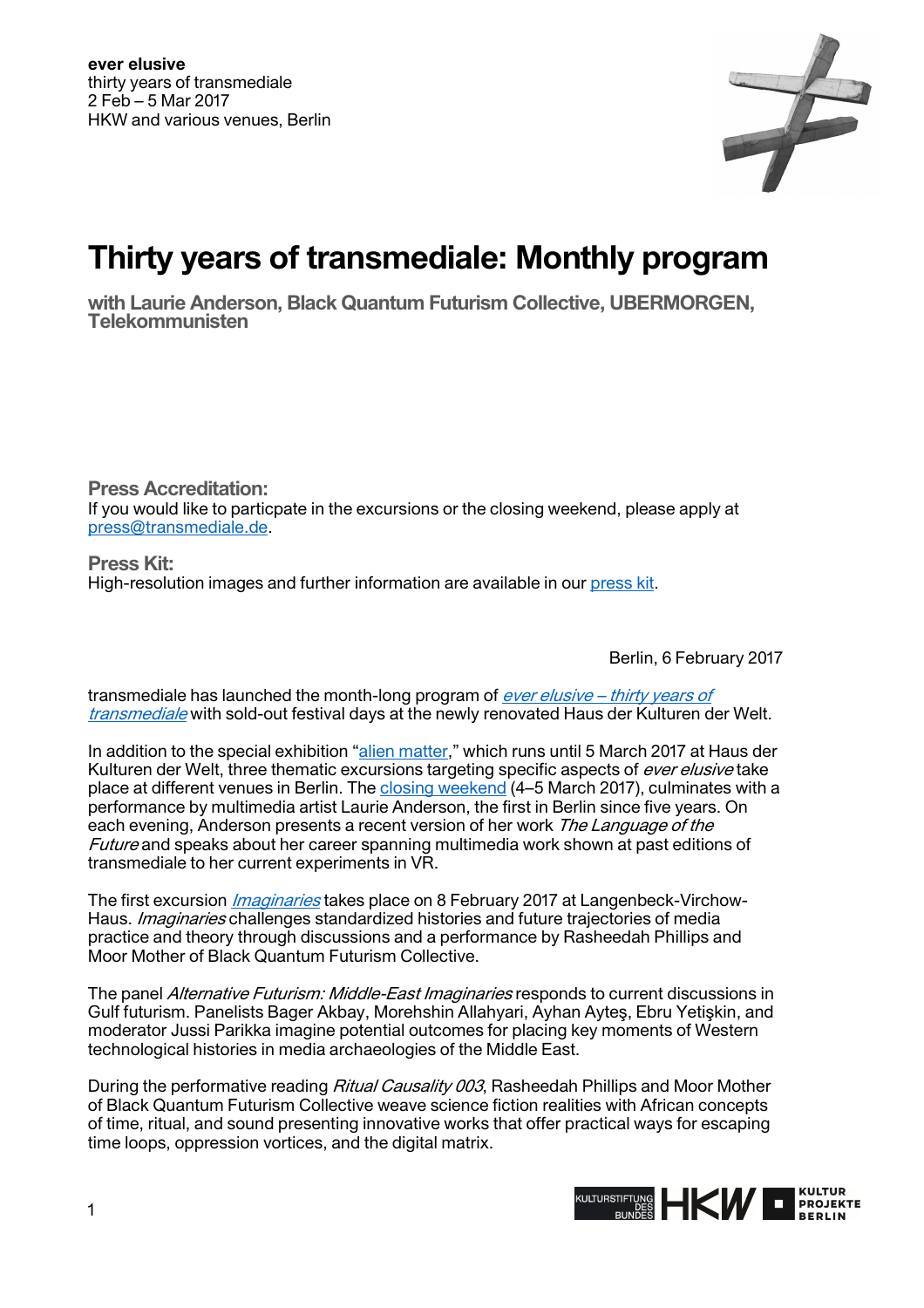

In the lower foyer, the visitors have the opportunity to browse their book Black Quantum Futurism Theory & Practice (2015) while listening to a collection of tracks developed especially for the volume.

Two further installations are also on view in the foyer including The Watch by cultural history researcher Sophia Gräfe and artist Darsha Hewitt. The video and installation re-imagines domestic technology from the German Democratic Republic, and sets out to explore how subtle forms of surveillance are felt in domestic and psychic spaces, connecting everyday technology used in the GDR with present-day issues related to privacy and household autonomy.

The Last Angel of History (1996) is an influential video-essay by John Akomfrah and Black Audio Film Collective's Edward George, which looks at the origins, impact, and significance of Afrofuturism and techno music for the black diaspora. It was screened and nominated for an award at transmediale in 1997.

**Excursion: Imaginaries**, Langenbeck-Virchow-Haus, Luisenstraße 58, 10117 Berlin **8 February 2017, 15:00–20:30**

With Bager Akbay, Morehshin Allahyari, Ayhan Ayteş, Sophia Gräfe, Darsha Hewitt, Jussi Parikka, Rasheedah Phillips & Moor Mother (Black Quantum Futurism Collective), and Ebru Yetiskin

The Watch, Installation By Sophia Gräfe, Darsha Hewitt

The Last Angel of History, Installation By John Akomfrah / Black Audio Film Collective

Black Quantum Futurism Theory & Practice incl. Soundwaves, Installation By Rasheedah Phillips & Moor Mother (Black Quantum Futurism Collective)

15:00–15:30, Talk Always More, Always Less: An introduction to Imaginaries of Media With Kristoffer Gansing, Sophia Gräfe, and Darsha Hewitt

15:30–17:30, Panel Alternative Futurism: Middle-East Imaginaries With Bager Akbay, Morehshin Allahyari, Ayhan Ayteş, and Ebru Yetişkin Moderated by Jussi Parikka

19:00–20:30, Performance Ritual Causality 003 With Rasheedah Phillips & Moor Mother (Black Quantum Futurism Collective)